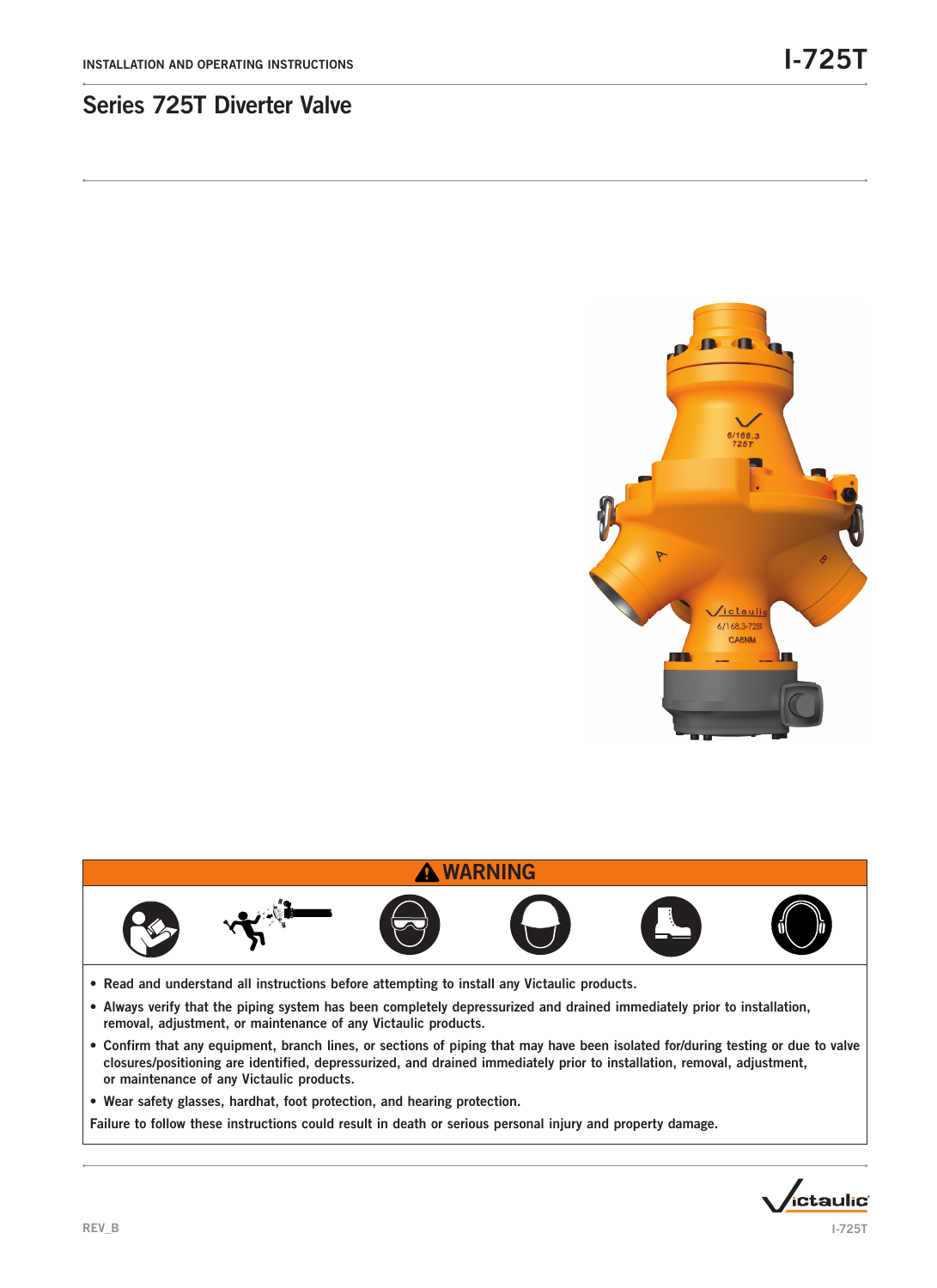# **NOTICE**

- Drawings and/or pictures in this manual may be exaggerated for clarity.
- The product, along with these installation and maintenance instructions, contain trademarks, copyrights, and/or patented features that are the exclusive property of Victaulic.





### ASSEMBLY OF THE HANDWHEEL FOR MANUAL (GEAR-OPERATED) VALVES

## **NOTICE**

- All 725T valves are shipped with a gear operator and handwheel for manual operation.
- In the event of actuator failure, the actuator may be removed from the gear operator and replaced with the handwheel for valve operation.
- Store the handwheel in a safe location for future use. Do not discard.
- 1. Place the key onto the gear input shaft.
- 2. Install the handwheel over the gear input shaft.
- **3.** Attach circlip in front of the handwheel, onto the gear input shaft.

### INSTALLATION INFORMATION

Series 725T Diverter Valves may be specified for three different types of pipe preparation, for use with three types of Victaulic products. (NOTE: These applications are not interchangeable.)

- Cut grooved pipe ends, for use with Victaulic EndSeal™ couplings
- Double grooved pipe ends, for use with Victaulic Style 808 couplings
- Pipe prepared with rings, for use with Victaulic Style 809N couplings

## **NOTICE**

• Refer to the installation instructions provided with the couplings, or visit victaulic.com for the most up-to-date information.

Series 725T Diverter Valves can be installed in horizontal, vertical, or intermediate positions. All positions shall allow access to the actuator or gear operator.

Series 725T Diverter Valves and connecting piping shall be supported to prevent the joints from being subjected to bending loads, shear loads, or any other external loads.

Using both lifting lugs, support the valve to ensure balanced loading. In addition, a cradle or cribbing can be used to provide increased support.

## **A WARNING**

• WELDING TO SERIES 725T DIVERTER VALVES AND COUPLINGS IS NOT PERMITTED.

Failure to follow these instructions may cause valve damage, resulting in death or serious personal injury and property damage.

ctaulic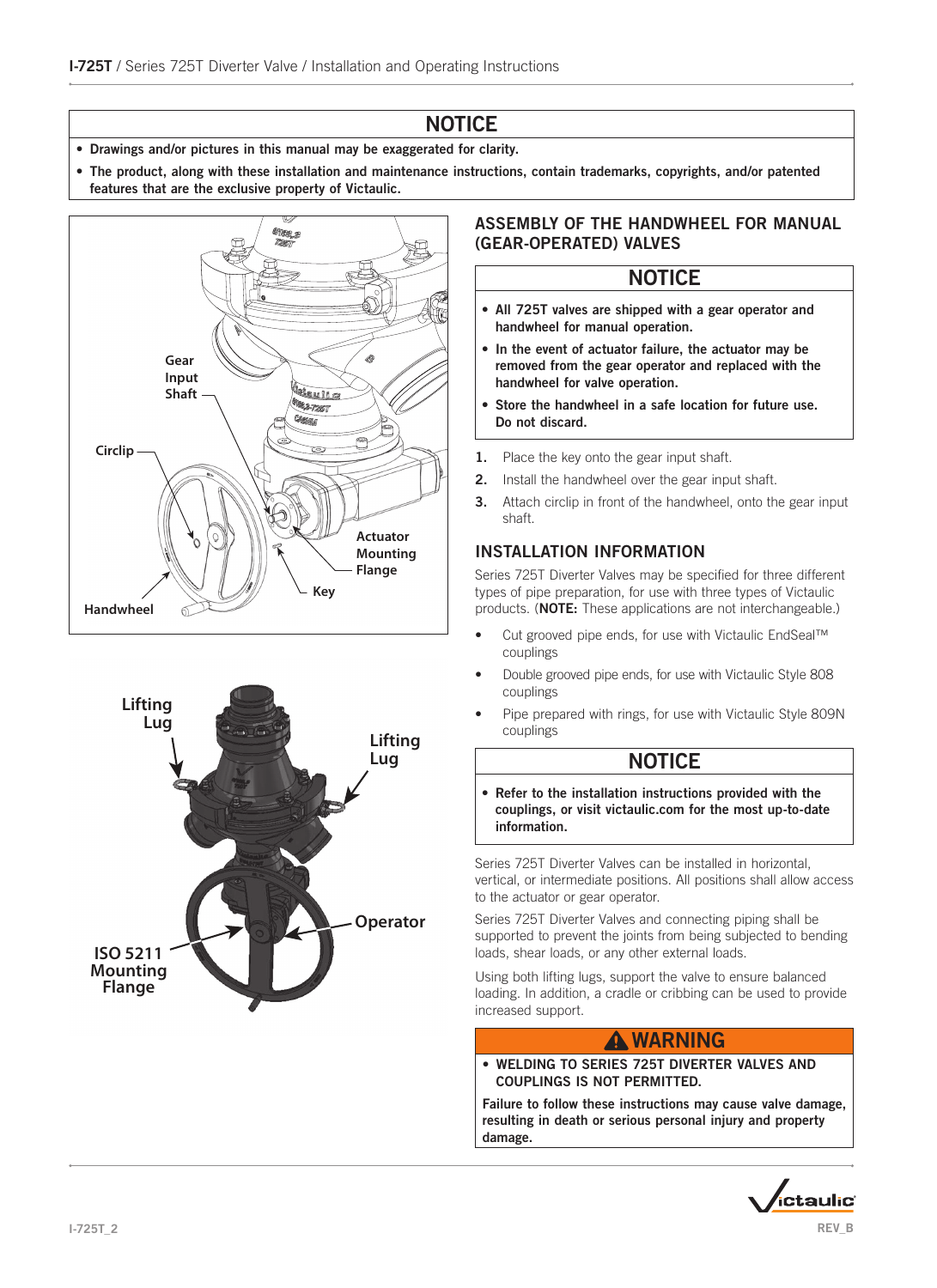#### ACTUATOR SETUP

Always refer to the actuator manufacturer's manual and wiring diagrams for complete setup and operating requirements. These documents are packaged with the actuator, and shall be reviewed upon receipt. Additional copies of the actuator manufacturer's manual and wiring diagrams can be obtained directly from the actuator manufacturer's website. The actuator serial number can be obtained from the identification plate attached to the side of the actuator.



• Actuator limit switches are factory set from Victaulic and shall not be adjusted. Adjustments made to the limit switches on the actuators will require further adjustments to the travel stops of the valve gearbox.

Making adjustments to factory settings may cause under/over travel of the valve plug and misalignment, resulting in premature wear of valve outlets or failure of the outlet seals.

In installation areas where the actuator will be subjected to constant vibration, Victaulic recommends that the actuator control unit be located away from the actuator.

For manual override of electric actuators, refer to the electric actuator manufacturer's manual for complete instructions. For manual override of pneumatic or hydraulic actuators, or if manual override of an electric actuator is unsuccessful, remove the actuator from the gear operator by removing the assembly bolts at the actuator mounting flange and follow all steps in the "Assembly of the Handwheel for Manual (Gear-Operated) Valves" section.

Actuators are designed to operate within the parameters specified in the table below. Additional information will be required to determine appropriate specifications for the particular system.



#### Series 725T Helpful Information

| <b>Operator/Actuator Performance</b>    |                                                                |                                                                                                |                                          |                        |                        |                                    |            |            |      |
|-----------------------------------------|----------------------------------------------------------------|------------------------------------------------------------------------------------------------|------------------------------------------|------------------------|------------------------|------------------------------------|------------|------------|------|
|                                         |                                                                | <b>Manual (Gear Operator)</b>                                                                  |                                          | <b>Pneumatic</b>       | Electric               |                                    |            |            |      |
|                                         |                                                                | <b>Number of Turns</b>                                                                         |                                          |                        | <b>Supply Air</b>      |                                    |            | <b>RPM</b> |      |
| <b>Nominal</b><br><b>Size</b><br>inches | <b>Number of Turns</b><br>from<br><b>Flow Position A</b><br>to | from<br><b>Flow Position A</b><br>or<br><b>Flow Position B</b><br>to<br><b>Flow Position D</b> | Handwheel<br><b>Dimensions</b><br>inches | <b>Rim Pull</b><br>lbf | <b>Pressure</b><br>psi | <b>Flow</b><br>Rate<br><b>SCFM</b> |            |            |      |
| DN                                      | <b>Flow Position B</b>                                         | (Drain Outlet)                                                                                 | mm                                       | N                      | bar                    | 1/s                                | <b>RPM</b> | 50Hz       | 60Hz |
| 4<br><b>DN100</b>                       | 80                                                             | 40                                                                                             | 24.80<br>630                             | 51<br>227              | 92<br>6.3              | 32<br>15                           | 109        | 90         | 108  |
| 6<br><b>DN150</b>                       | 80                                                             | 40                                                                                             | 24.80<br>630                             | 67<br>298              | 92<br>6.3              | 42<br>20                           | 100        | 90         | 108  |
| 8<br><b>DN200</b>                       | 109                                                            | 54                                                                                             | 24.80<br>630                             | 77<br>342              | 92<br>6.3              | 85<br>40                           | 90         | 90         | 108  |

**NOTE:** For additional actuation requirements, contact Victaulic.

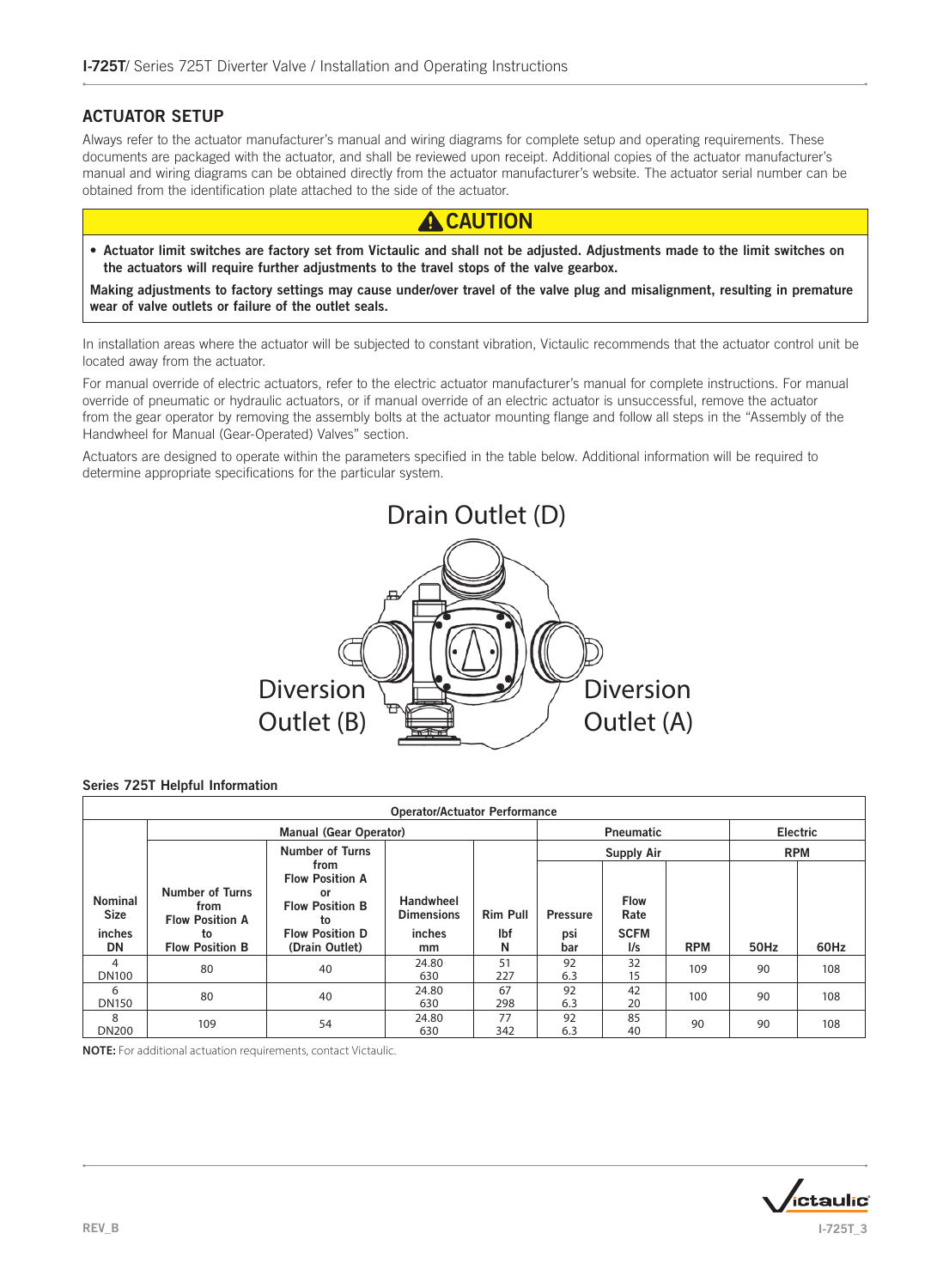#### VALVE OPERATION

# **A** CAUTION

• Under normal operation, DO NOT actuate or operate the Series 725T Diverter Valve with backfill or other abrasive media in the system, or while the valve is pressurized. To prevent permanent damage to internal valve components, the system shall be flushed and free of backfill before indexing the valve.

• Refer to the "Backfill Evacuation Due to System Blockage" section for actuating the valve in the event of a system blockage. Failure to follow these instructions may result in property damage.

#### Diversion Service

## **A WARNING**

- Drain outlet (D) SHALL NOT be capped or closed off.
- Drain outlet (D) SHALL be piped to an appropriate waste area or collection area.

Failure to follow these instructions may result in death or serious personal injury and property/enviromental damage.

For a directional change of backfill flow to stopes, complete the following steps.

- 1. Shut down backfill pump/gravity feed system.
- 2. Flush piping system with clean water to remove build-up on pipes and valve.
- 3. Once flushing is complete, rotate the diverter plug from current outlet to desired outlet. (Refer to the "Series 725T Helpful Information" table for actuation input requirements. In addition, refer to the actuation manufacturer's manual provided with the valve.) Alternatively, If flush water is to be redirected to a sump collection area, follow the "Flush Service" section below.
- 4. At the operator's option, flush the system prior introducing backfill to identify and clear flow path blockages, as well as to provide confirmation that the backfill will be transported to the desired location.
- **5.** Resume backfill operation.

## **A CAUTION**

- The Series 725T Diverter Valve may be specified for use in locations designed for backfill dumping, and may be operated under pressure to dump backfill in the event of a blockage.
- The diversion outlets (A and B) shall be used only when the diverting plug is fully aligned with a diversion outlet. The diversion outlets shall never be used in a partially-open position.

Failure to follow these instructions will cause premature valve wear and leakage, resulting in property damage and voiding of any Victaulic warranty.

Flush Service

| <b>A WARNING</b> |                                                                                                                                                                                                                                                                                                                                                                                                                                                                                                                                                                              |  |  |  |  |  |  |
|------------------|------------------------------------------------------------------------------------------------------------------------------------------------------------------------------------------------------------------------------------------------------------------------------------------------------------------------------------------------------------------------------------------------------------------------------------------------------------------------------------------------------------------------------------------------------------------------------|--|--|--|--|--|--|
|                  | . Drain outlet (D) will be exposed when cycling the valve from diversion outlets A and B.<br>. Drain outlet (D) shall not be used for standard backfill diversion for stope filling.<br>. Pipe shall be connected to the drain outlet (D) in order to direct any water or backfill material to a<br>safe collection area. Verify that the piping and collection area are built to safely contain and withstand<br>materials that may be evacuated from the line.<br>Failure to follow these instructions may result in death or serious personal injury and property damage. |  |  |  |  |  |  |
|                  |                                                                                                                                                                                                                                                                                                                                                                                                                                                                                                                                                                              |  |  |  |  |  |  |

When diverting flush water to a sump collection area, complete the following steps.

- 1. Shut down backfill pump/gravity feed system.
- 2. Flush piping system with clean water to remove build up on pipes and valve.
- **3.** Operate the valve from backfill service direction to the drain outlet (D), allowing the flush water to enter a sump collection area. (Refer to the "Series 725T Helpful Information" table for actuation input requirements. In addition, refer to the actuation manufacturer's manual provided with the valve.)
- 4. Once flushing is complete, return valve to backfill service location and resume backfill operation.

## **CAUTION**

- The Series 725T Diverter Valve may be specified for use in locations designed for backfill dumping, and may be operated under pressure to dump backfill in the event of a blockage.
- The diversion outlets (A and B) shall be used only when the diverting plug is fully aligned with a diversion outlet. The diversion outlets shall never be used in a partially-open position.

Failure to follow these instructions will cause premature valve wear and leakage, resulting in property damage and voiding of any Victaulic warranty.

*i*ctaulic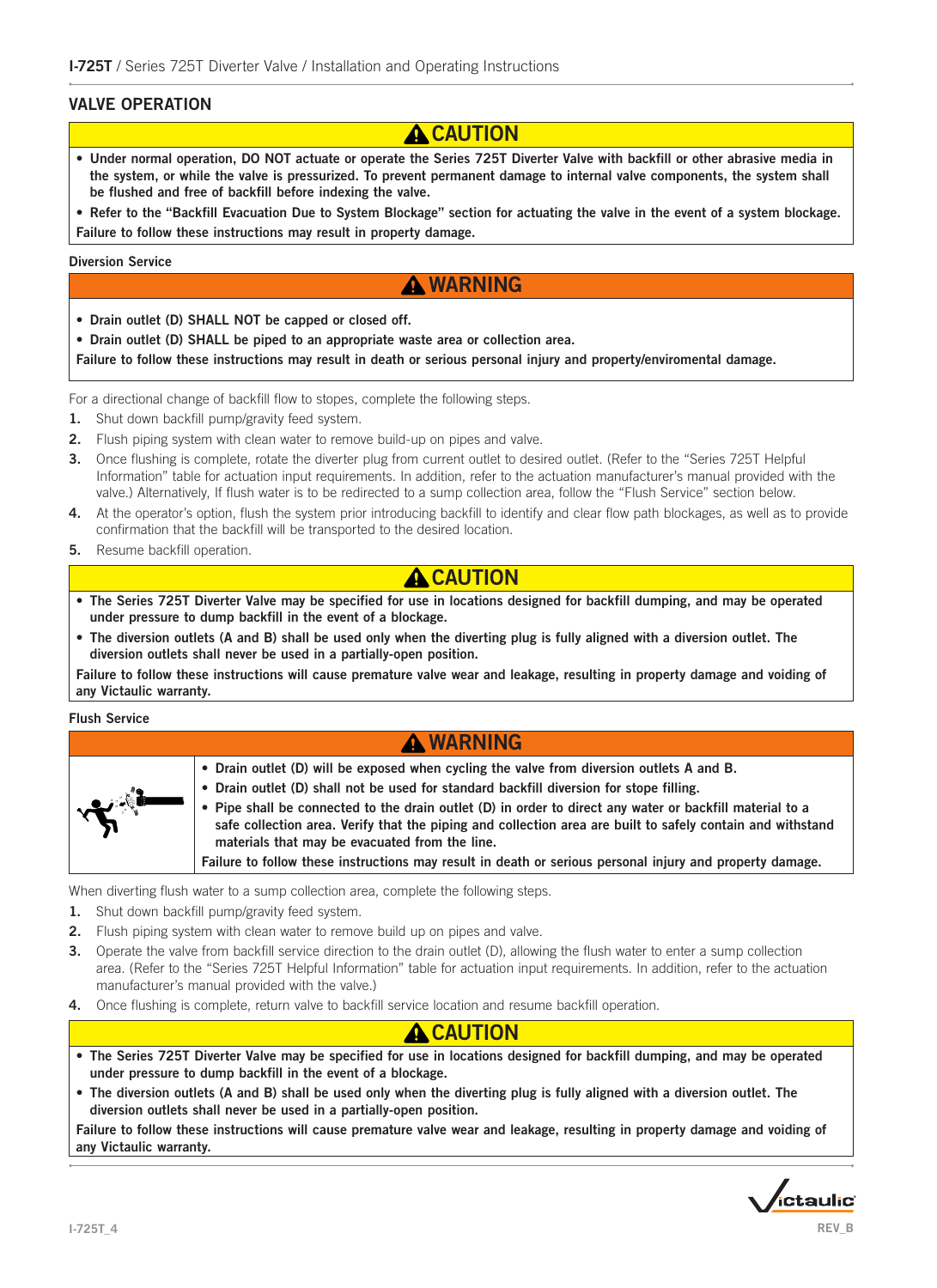#### Backfill Evacuation Due to System Blockage

To evacuate backfill from the borehole and piping upstream of the valve in the event of a system blockage downstream of the valve, complete the following steps.

- 1. Shut down backfill pump/gravity feed system.
- 2. Operate the valve from the backfill service direction to the drain outlet (D), allowing upstream backfill to flow to a safe disposal area. (Refer to the "Series 725T Helpful Information" table for actuation input requirements. In addition, refer to the actuation manufacturer's manual provided with the valve.)
- 3. Flush remaining backfill from the upstream borehole piping with clean water to remove build-up on pipes and valves.

To recondition the valve for service after a dump event, complete the following steps.

4a. If rotating the diverter plug back to the backfill blockage side, only do so when clean flush water remains in the valve. Do not attempt to rotate the diverter plug back while dry. After downstream blockage is cleared, rotate the diverter plug through several full cycles with low-pressure water inside the valve to clear any internal debris that has accumulated during the dump event.



• After using the Victaulic Series 725T Diverter Valve to dump upstream backfill due to a downstream blockage, the diverter plug may be rotated back to the original position only with clean flush water remaining in the valve. Rotating the valve while dry will result in damage to seals and excessive operating torque.

Failure to follow these instructions will cause premature valve wear and leakage, resulting in property damage and voiding of any Victaulic warranty.

- 4b. If the backfill has solidified in the downstream piping, the diverter valve shall be visually inspected to verify that there is no solidified backfill in the outlet where the blockage occurred. This will require removal of the coupling at the outlet port where the blockage occurred, and may require removal of the entire valve from the system. Any debris shall be fully removed, and the valve shall be flushed with clean water prior to returning the valve to service.
- **5.** Resume backfill operation only after the valve has been thoroughly cleaned and inspected.

### DIMENSIONS WITH OPTIONAL SUPPORT FRAME





|                                                      | Dimensions - inches/mm |       |        |        |        |       |       |       |       |      |                         |                                 |                     |
|------------------------------------------------------|------------------------|-------|--------|--------|--------|-------|-------|-------|-------|------|-------------------------|---------------------------------|---------------------|
| <b>Nominal</b><br><b>Size</b><br>inches<br><b>DN</b> | А                      | в     | С      | D      |        |       | G     | M     |       |      | LP<br>øLifting<br>Point | <b>MP</b><br>øMounting<br>Point | Weight<br>Ibs<br>kg |
| 4                                                    | 17.81                  | 9.50  | 30.50  | 30.54  | 34.00  | 4.50  | 22.56 | 16.50 | 19.50 | 2.00 | 1.00                    | 0.69                            | 187                 |
| <b>DN100</b>                                         | 452.5                  | 241.3 | 774.7  | 775.7  | 863.6  | 114.3 | 573.1 | 419.1 | 495.3 | 50.8 | 25.4                    | 17.5                            | 85                  |
| 6                                                    | 22.50                  | 11.50 | 34.00  | 35.23  | 34.00  | 4.50  | 27.25 | 17.50 | 20.50 | 2.00 | 1.00                    | 0.69                            | 232                 |
| <b>DN150</b>                                         | 571.5                  | 292.1 | 863.6  | 894.7  | 863.6  | 114.3 | 692.2 | 444.5 | 520.7 | 50.8 | 25.4                    | 17.5                            | 105                 |
| 8                                                    | 28.75                  | 16.00 | 40.50  | 41.48  | 42.00  | 4.50  | 33.50 | 21.00 | 24.00 | 2.00 | 1.00                    | 0.69                            | 265                 |
| <b>DN200</b>                                         | 730.3                  | 406.4 | 1028.7 | 1053.5 | 1066.8 | 114.3 | 850.9 | 533.4 | 609.6 | 50.8 | 25.4                    | 17.5                            | 120                 |

NOTE: The height from the centerline of the valve to the top of the actuator may exceed the distance from the centerline to the mounting holes of the frame ("M" dimension).

ctaulic REV\_B I-725T\_5